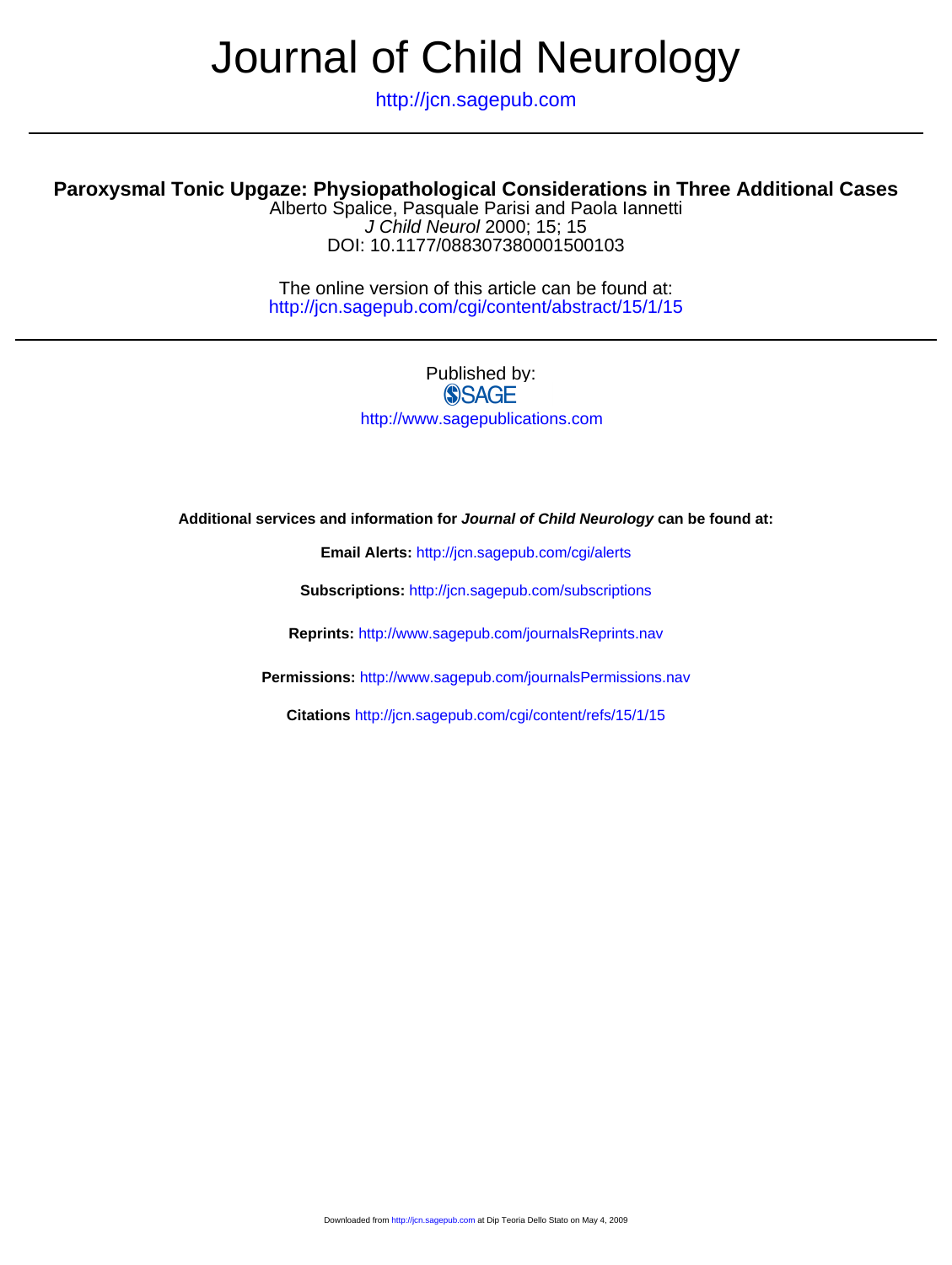## Paroxysmal Tonic Upgaze: Physiopathological Considerations in Three Additional Cases

Alberto Spalice, MD, PhD; Pasquale Parisi, MD; Paola lannetti, MD

#### ABSTRACT

Paroxysmal tonic upgaze of childhood has been described as a benign distinctive syndrome of abnormal ocular movement, with or without concomitant ataxia. After the first observation of four children, a further 29 patients have been reported with a wide spectrum of neurologic abnormalities such as ataxia, unsteady of gait, learning disabilities and mental retardation at follow-up. Electroencephalograms were normal in all the subjects and magnetic resonance imaging showed deficient myelination in only one patient. Recently it has been suggested that paroxysmal tonic upgaze could be a heterogeneous syndrome, ranging from a simply age-dependent manifestation to a clinical appearance of a variety of disorders affecting the corticomesencephalic loop of vertical eye movement. Moreover, it also could be an early sign of more widespread neurologic dysfunction. We describe three patients who presented paroxysmal tonic upgaze; in one, ataxia was present; in the second child, ataxia and language disorder also were observed; and in the third patient paroxysmal tonic upgaze was associated with loss of muscle tone (drop-attack-like events). On magnetic resonance imaging, a pinealoma compressing the dorsal mesencephalic region was detected. On the basis of our observations, we suggest that any insult with periaqueductal mesencephalic gray-matter involvement could be considered the basic condition for this peculiar clinical manifestation. (J Child Neurol 2000;15:15-18).

Paroxysmal tonic upgaze of childhood has been described as a benign, distinctive syndrome of abnormal ocular movement, with or without concomitant ataxia. In all the first reported children, neuroimaging and electroencephalograms (EEGs) were normal, and at follow-up no mental retardation was observed.<sup>1</sup> After that first observation of four children, a further 29 patients have been reported. Among these 33 patients, 17 infants had a wide spectrum of neurologic abnormalities such as ataxia, unsteady gait, learning disabilities and mental retardation at follow-up. EEGs were normal in all subjects and magnetic resonance imaging (MRI) showed deficient myelination in only one patient.<sup>2</sup> Severity of the disorder was variable and in only a minority of cases was treatment used (corticosteroids, levodopa, benzodiazepines, drugs for intracranial hypertension), and

From the Pediatric Department, University La Sapienza, Rome, Italy.

not always successfully. The method of inheritance could be familial (dominant or recessive) or sporadic. $<sup>1-11</sup>$  Recently,</sup> on the basis of the description of a group of 16 children,  $10$ it has been suggested that paroxysmal tonic upgaze could be a heterogeneous syndrome with respect to associations and outcome. Furthermore, it could be considered simply an age-dependent manifestation of a variety of disorders affecting the corticomesencephalic control of vertical eye movement. Nevertheless, it also could be an early sign of more widespread neurologic dysfunction. 10

We observed three patients who presented paroxysmal tonic upgaze; in one, ataxia was present; in the second child, ataxia and language disorder were observed; and in the third patient loss of muscle tone (drop-attack-like events) was present. On MRI a pinealoma compressing the dorsal mesencephalic region was detected.

#### CASE REPORTS

#### Case 1

A boy aged 4%2 years was the only child of nonconsanguineous healthy parents. Pregnancy and delivery were uneventful. The boy came to our attention at the age of 14 months because of unsteady gait, bouts of sudden upward deviation of the eyes, and sporadic

Received Dec 7, 1998. Received revised March 8, 1999. Accepted for publication March 9, 1999.

Address correspondence to Dr Paola Iannetti, Chair of Pediatric Neurology, Pediatric Department, University La Sapienza, Viale Regina Elena, 324, 00161 Rome, Italy. Tel: 0039-6-49970494; fax: 0039-6-49970868; e-mail: iannetti@iol.it.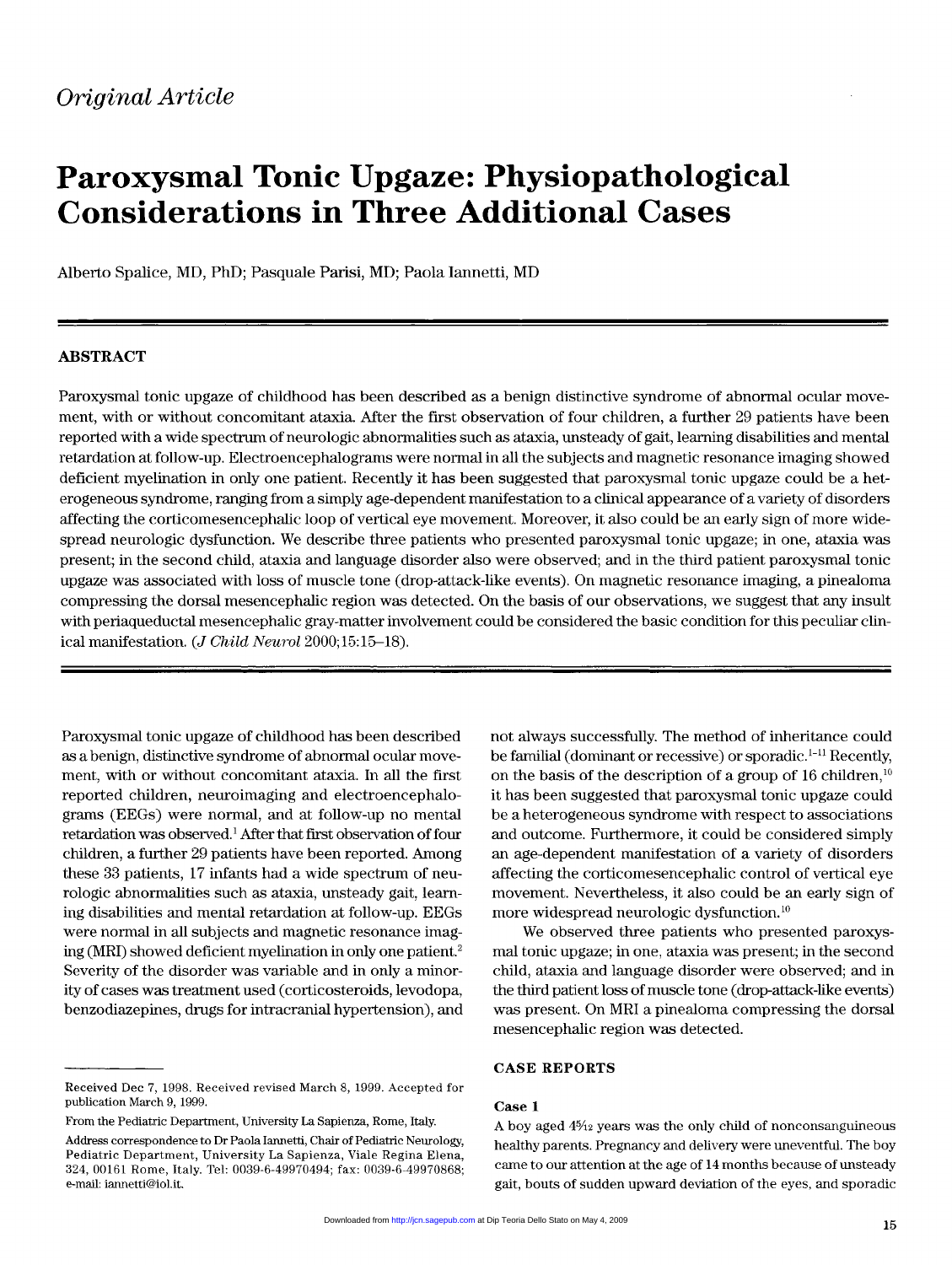

Figure 1. Episode of sudden upward deviation of the eyes.



Figure 2. Sudden episode of paroxysmal tonic upgaze; EEG is normal

"opsoclonus-like" movements (Figure 1); rare vertical nystagmus was present in primary gaze. These episodes had a duration of 10 to 20 seconds each, appeared in small clusters, and were not accompanied by any clouding of consciousness; during the episodes the patient tried to look downward but was unable to gaze in that direction. Ten days previously, the boy had suffered from an upper respiratory viral infection. No other members of the family were affected. Neurologic examination, standard EEG, and video-EEG were normal. Ophthalmologic examination with fundus oculi and campimetry, metabolic investigations, cardiologic examination, electrocardiogram (ECG), catecholamine levels, abdominal ultrasonography, neuroradiologic (cerebral and medullary MRI) investigations, and karyotype were negative. Corticosteroid treatment was started on the basis of a virologic etiology, with partial resolution of the episodes.

At 3 years of age the boy suffered an episode of generalized hypertonia, lasting about 20 seconds, followed by sleep. Standard EEG revealed slight slow waves in the bilateral frontotemporal leads. Video-EEG, performed during tonic upgaze episodes, was normal. At present, tonic upgaze episodes have disappeared; neurologic examination reveals only a slight language disturbance.

#### Case 2

A boy aged  $4\frac{7}{2}$  years was the only child of nonconsanguineous healthy parents. Pregnancy and delivery were uneventful. At  $2\frac{9}{12}$ years he came to our attention because of sudden episodes of upward deviation of the eyes lasting a few seconds; these episodes were often associated with blinking and were not accompanied by any loss of consciousness (Figure 2); no nystagmus was observed in primary gaze. During the episodes, the patient was unable to look downward. No other members of the family were affected. Neurologic examination showed ataxia. Standard EEG, video-EEG, ophthalmologic examination with fundus oculi and campimetry, metabolic investigations, cardiologic examination, ECG,

catecholamine levels, abdominal ultrasonography, neuroradiologic (cerebral and medullary MRI) investigations, and karyotype were negative. Benzodiazepine treatment was started on the basis of paroxysmal dystonia, with slowly progressive resolution of the episodes. At present, the boy is in good health; neurologic examination is normal.

#### Case 3

A girl aged  $10\frac{4}{2}$  years was the first child of nonconsanguineous healthy parents. Pregnancy and delivery were uneventful. The girl come to our attention at the age of  $9\frac{8}{12}$  years because of the sudden appearance of bouts of upward deviation of the eyes and drop-attack-like events lasting a few seconds, not coincidental with paroxysmal tonic upgaze. Paroxysmal tonic upgaze episodes



Figure 3. Pinealoma compressing the dorsal mesencephalon.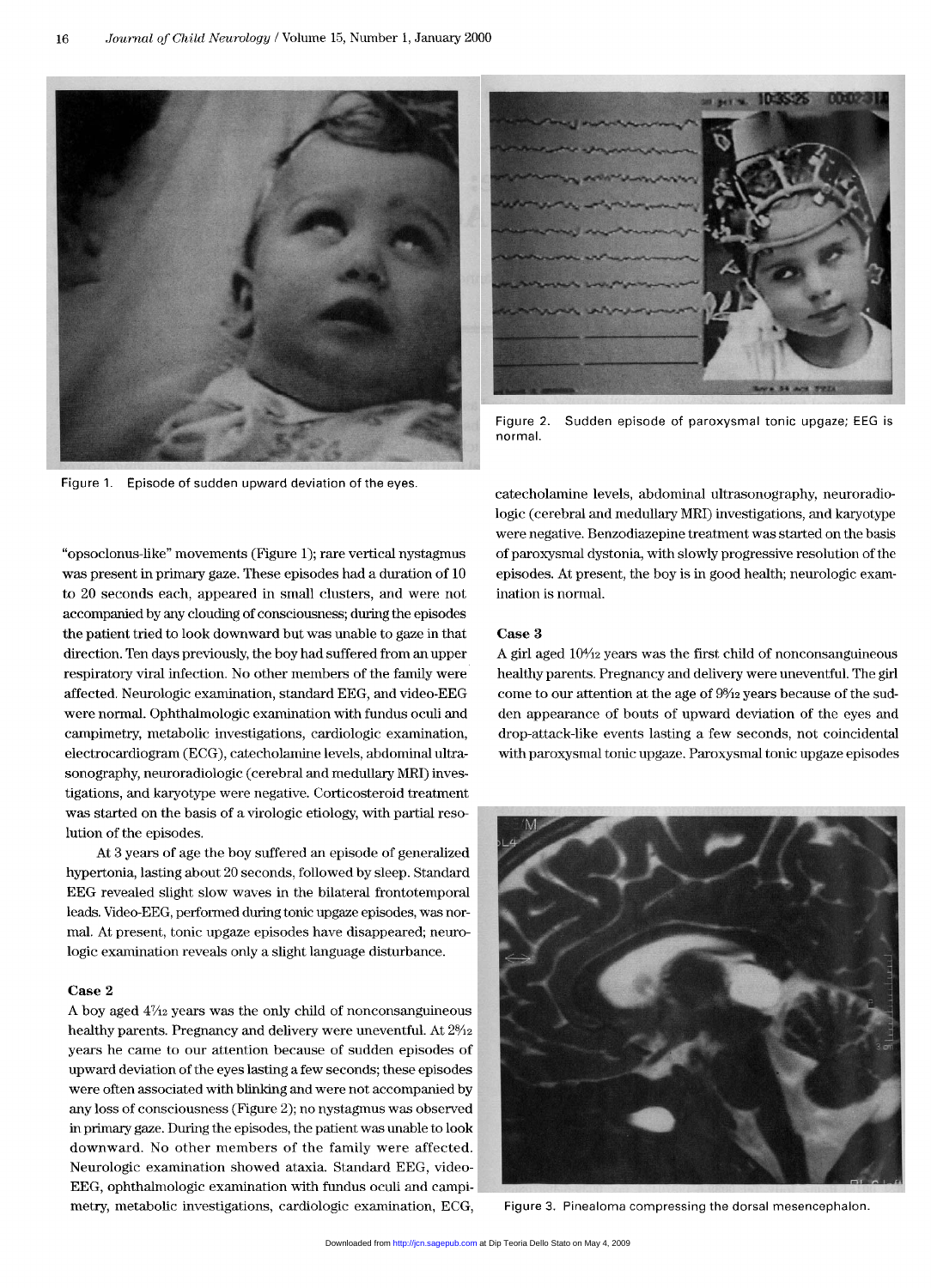had a duration of 10 to 20 seconds each, appeared in small clusters, and were without any clouding of consciousness. No other members of the family were affected. Neurologic examination, ophthalmologic examination with fundus oculi and campimetry, metabolic investigations, cardiologic examination, ECG, catecholamine levels, abdominal ultrasonography, and karyotype were negative. Standard EEG revealed slow waves in the right parietooccipital region with rare diffuse sharp waves. Anticonvulsant treatment was started, without modification of clinical manifestations. MRI revealed a pinealoma compressing the dorsal mesencephalon (Figure 3). After surgical removal of the pinealoma, the episodes of paroxysmal tonic upgaze and drop-attack-like events disappeared. At present, 1 year after surgical treatment, neither drop-attack-like episodes nor paroxysmal tonic upgaze are observed. Anticonvulsant drugs have been stopped; standard EEG is normal.

#### **DISCUSSION**

The vertical gaze is under the control of a complex network that includes the pretectal region in the dorsal mesencephalon, pons, and cerebral cortex.<sup>12-14</sup> Structural or functional pathologic conditions, lesional or "irritative," involving the dorsal mesencephalon can cause, respectively, paresis, paralysis, or paroxysmal upward deviation of the eyes, as demonstrated by experimental studies and clinical reports. 10,13,15, 16 A central nervous system lesion of the gray matter of the dorsolateral periaqueductal region of the mesencephalon and the medial longitudinal fasciculus of the rostral interstitial nucleus can give rise to an upward tonic deviation of the eyes, usually associated with other neurologic signs.<sup>8</sup> Supranuclear structures involved in the control of conjugate eye motility are controlled by corticomesencephalic pathways originating in the prefrontal (area 8) and parieto-occipital cortices (areas  $18$  and  $19$ ).<sup>12,13</sup> Therefore, even involvement of these corticomesencephalic pathways can result in disorders of vertical gaze.

Paroxysmal tonic upgaze was reported originally by Ouvrier and Billson' as an oculomotor syndrome, possibly "benign," characterized by onset in infancy of periods of short conjugate upward deviation of the eyes without deterioration and with eventual improvement. This syndrome is usually classified as a "transient movement disorder in children".<sup>17</sup> In these infants neurologic examination, EEG, and metabolic and neuroradiologic investigations are normal.<sup>1</sup> Subsequently, the diagnosis has been extended to subjects affected by paroxysmal tonic upgaze with long-lasting episodes (from 30 minutes to 3 hours).8 The association of neurologic and ophthalmologic disorders such as ataxia,  $4,6,8-10$ amblyopia and strabismus,<sup>7</sup> developmental delay, $10,11$  and abnormal neuroradiologic features<sup>2</sup> has also been reported. Onset of paroxysmal tonic upgaze occurs either during or after an intercurrent infection or vaccination. Moreover, exacerbation of paroxysmal tonic upgaze with febrile illness is also reported.<sup>1,6,11</sup> Most therapeutic trials (eg, corticosteroids, drugs for intracranial hypertension, antiepileptic drugs, levodopa) have been performed with conflicting results.  $6,9-11$ 

Paroxysmal tonic upgaze is not uncommon in the pediatric age. Differential diagnosis must be performed taking into account Kinsbourne syndrome, hidden neuroblastoma, myoclonic epilepsy, absence seizures, postencephalitic extrapyramidal syndromes, brainstem disorders causing downward gaze paresis such as mesencephalic tumors, alternating hemiplegia in childhood, pathologies with bilateral central visual loss secondary to retinal disease with preservation of the inferior visual field, intoxication, and the first stages of inherited neurometabolic diseases. $8-11,18$ 

Our three patients showed clinical characteristics consistent with the diagnosis of paroxysmal tonic upgaze, even if one of them was not completely representative of the syndrome described by Ouvrier and Billson in 1988. Patient 1 had, in association with paroxysmal tonic upgaze, language disabilities and ictal abnormalities seen on EEG in the frontotemporal regions, not correlated with paroxysmal tonic upgaze episodes as demonstrated by video-EEG, as also previously reported. 10 The coexistence in this case of other cortical problems (eg, speech delay) could sustain the hypothesis of corticomesencephalic pathway involvement. In patient 2, paroxysmal tonic upgaze represented the whole clinical picture with negative results in all investigations performed. Therefore, we can hypothize a functional involvement of the periaqueductal gray matter in the dorsal mesencephalon, probably on the basis of a transient immature function of neurotransmission, as suggested originally by Ouvrier and Billson in 1988. In patient 3, who was not very characteristic of the syndrome, a pinealoma compressing the dorsal mesencephalon, detected on MRI, probably caused the paroxysmal tonic upgaze and drop-attack-like events, since after surgical removal a complete resolution of the whole clinical picture was observed.

Our three patients could add new insight into the physiopathogenesis of paroxysmal tonic upgaze. It seems that any insult that involves periaqueductal mesencephalic gray matter could be considered a "conditio sine qua non" for the expression of this peculiar clinical manifestation. Paroxysmal tonic upgaze can still be considered a "benign" age-dependent pediatric neurologic condition. Nevertheless, a careful clinical, neurophysiologic, and neuroradiologic evaluation should be performed to detect possible structural lesions, mesencephalic in origin, causing paroxysmal tonic upgaze.

#### References

- 1. Ouvrier RA, Billson F: Benign paroxysmal tonic upgaze of childhood. J Child Neurol 1988;3:177-180.
- 2. Sugie H, Sugie Y, Ito M, et al: A case of paroxysmal tonic upward gaze associated with psychomotor retardation. Dev Med Child Neurol 1995;37:362-365.
- 3. Ahn JC, Hoyt WF, Hoyt CS: Tonic upgaze in infancy; a report of three cases. Arch Ophthalmol 1989;107:57-58.
- 4. Deonna T, Roulet E, Meyer HU: Benign paroxysmal tonic upgaze of childhood—a new syndrome. Neuropediatrics 1990;21:213-214.